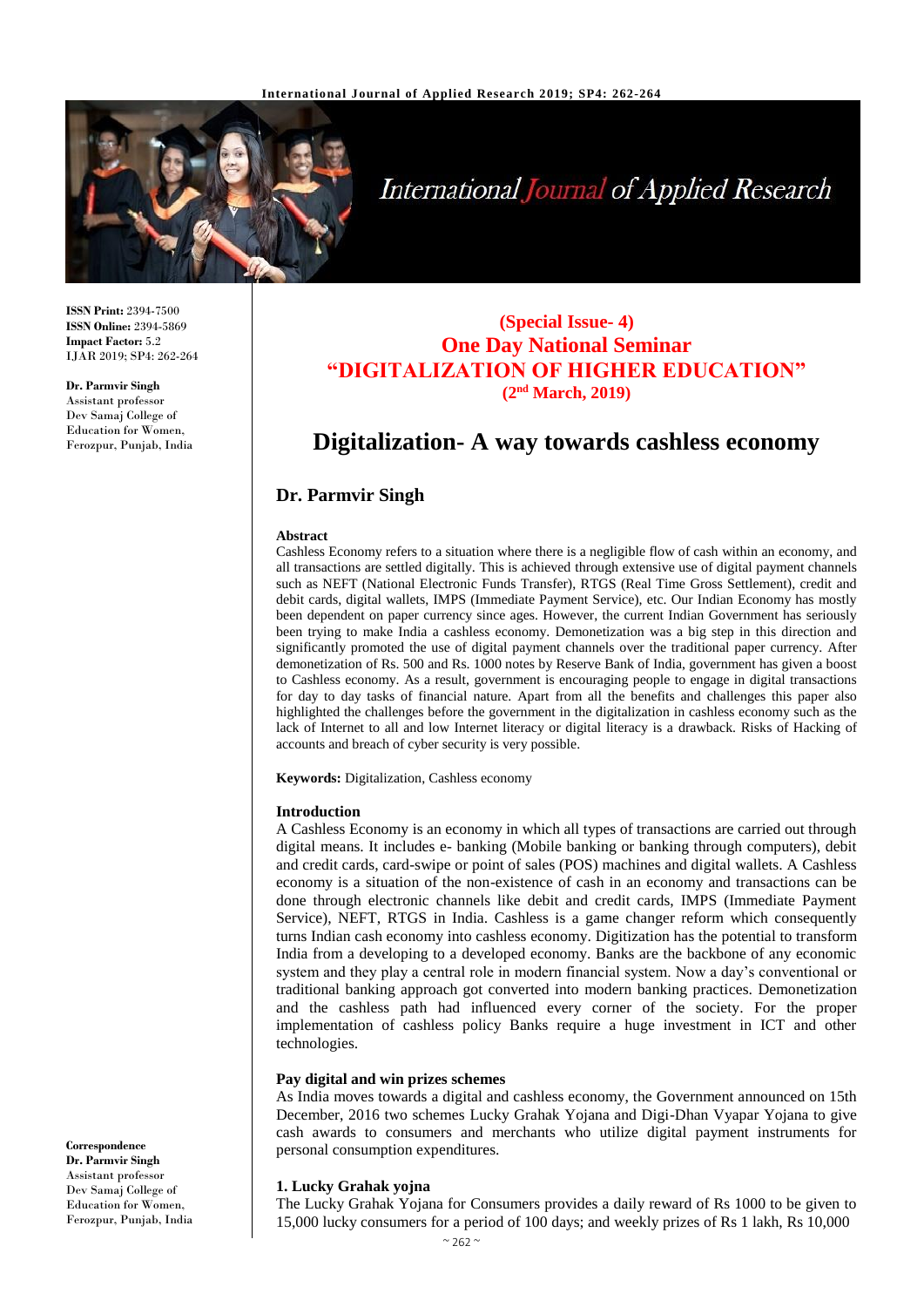and Rs. 5000 for Consumers who use the alternate modes of digital Payments. This will include all forms of transactions viz. UPI (Unified Payment Interface), USSD, AEPS and RuPay Cards, but will for the time being exclude transactions through Private Credit Cards and Digital Wallets

## **2. The digi-dhan vyapar yojana**

The Digi-Dhan Vyapar Yojana for Merchants provides Prizes for Merchantsfor all digital transactions conducted at Merchant Establishments and weekly prizes of Rs. 50,000, Rs 5,000 and Rs. 2,500.There will be a Mega Draw on 14th of April – Ambedkar Jayanti. This will give three Mega Prizes for consumers worth Rs 1 crore, Rs 50 lakh, Rs 25 lakh for digital transactions between 8th November, 2016 and 13th April, 2017 to be announced on 14th April, 2017. For merchants too, there will be three Mega Prizes worth Rs 50 lakhs, Rs 25 lakh, Rs 12 lakh for digital transactions from 8thNovember, 2016 to 13th April, 2017 to be announced on 14th April, 2017.

# **3. National payments corporation of India (NCPI)**

The National Payment Corporation of India (NPCI), a not for profit company, which has the mandate to guide India towards a cashless society, is the implementing agency for the schemes. The NPCI has been directed to ensure a technical and security audit of the same to ensure that the technical integrity of the process is maintained. The Government shall incur an estimated expenditure of Rs 340 crores on the first phase of the scheme (up to 14th April, 2017).

#### **Different modes of cashless economy different modes**

- $\blacktriangle$  **Mobile Wallet:** It is basically a virtual wallet available on our mobile phone. We can store cash in your mobile to make online or offline payments. Various service providers offer these wallets via mobile apps, which is to be downloaded on the phone. We can transfer the money into these wallets online using credit/debit card or Net banking.
- **Plastic Money:** It includes credit, debit and prepaid cards. The latter can be issued by banks or non-banks and it can be physical or virtual. These can be bought and recharged online via Net banking and can be used to make online or point-of-sale (PoS) purchases, even given as gift cards. Cards are used for three primary purposes–for withdrawing money from ATMs, making online payments and swiping for purchases or payments at PoS terminals at merchant outlets like shops, restaurants, fuel pumps etc.
- **Net banking:** We can do it through a computer or mobile phone. Log in to your bank account on the internet and transfer money via national electronic funds transfer (NEFT), real-time gross settlement (RTGS) or immediate payment service (IMPS), all of which come at a nominal transaction cost. The RBI classifies every mode of cashless fund transfer using cards or mobile phones as 'prepaid payment instrument'. They can be issued as smart cards, magnetic stripe cards, Net accounts, Net wallets, mobile accounts, mobile wallets or paper vouchers. They are classified into four types:
- **Open Wallets:** These allow you to buy goods and services, withdraw cash at ATMs or banks and transfer

funds. These services can only be jointly launched in association with a bank.

- **Semi-Open Wallets:** You cannot withdraw cash or get it back from these wallets. In this case, a customer has to spend what he loads. For example, Airtel Money/Ola Money is a semi-open wallet, which allows you to transact with merchants having a contract with Airtel/Ola.
- **Closed Wallets:** This is quite popular with e-commerce companies; where in a certain amount of money is locked with the merchant in case of a cancellation or return of the product, or gift cards. Flipkart and Book My Show wallets are an example.
- **Semi-Closed Wallets:** These wallets do not permit cash withdrawals or redemption, but it allows you to buy goods and services from listed vendors and perform financial services at listed locations. Paytm is an example

### **Governments rural push for cashless economy**

In an attempt to encourage poor and illiterate people in rural areas to make digital payments, the government is promoting Aadhaar Pay which ensures financial transactions by just using fingerprint.

#### **India is taking a step on the road to cashless economy:**

The government has been working hard to promote digital payment systems. So far, it seems to be working: the government has reported a 400- 1,000% increase in digital transactions since the demonetization The National Payments Corporation of India, together with the RBI, has launched UPI ("united payment interface").

- The "Digital India Initiative" has been set up to provide internet access and comprehensive mobile phone coverage across India, helping over a billion people to get online and utilize digital payment techniques.
- The RBI has been promoting a biometric authentication system for banking.
- The Aadhar Enabled Payment System (AEPS) can be used to open a Bank Account using just an identification number and finger. Economy in which all types of transactions are carried out through digital means. It inc

### **Incentives offered by govt. To promote cashless economy through digitalization**

- Government has waived service tax charged while making payments through credit card, debit card, charge card or any other payment card; limiting the waiver to payments up to Rs. 2,000 in a single transaction
- Digital purchase of fuel through credit cards, mobile wallets or e-wallets, discount of 0.75%
- \* Free accident insurance worth rupees 10 lakh on account of online ticket buyers
- On purchase of new LIC policies online via its site, 8% discount is offered.
- Government has introduced various technologies like BHIM (Bharat Interface for Money) app to transact between each other as well as with other merchants

#### **Opportunities and Advantages of Cashless Economy in India**

The expenditure incurred in printing and transportation of